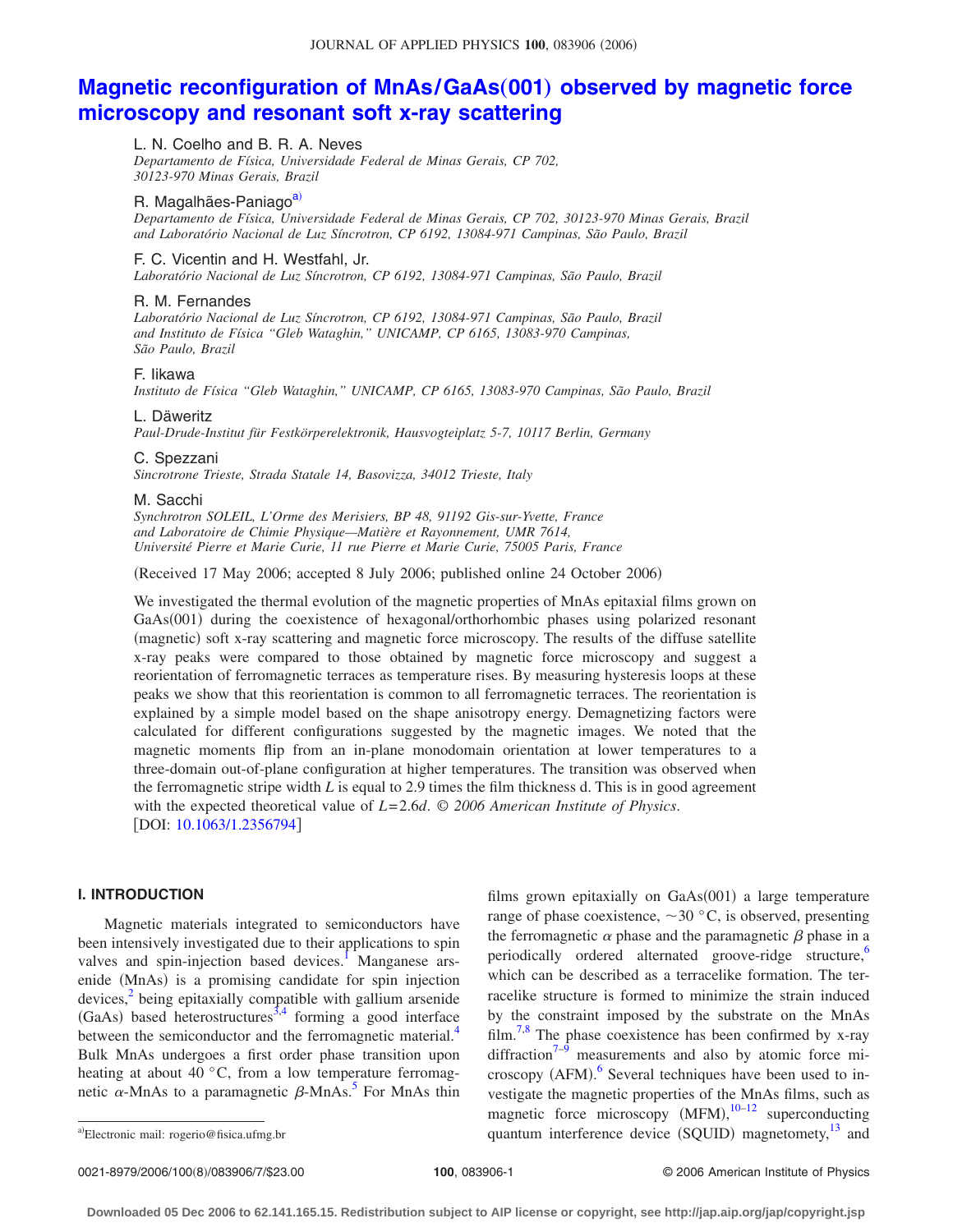<span id="page-1-0"></span>

FIG. 1. (Color online) Two  $3 \times 3 \mu m^2$  dual scans of the sample (130 nm) done in lift mode at different temperatures of 21 (left) and 31 °C (right). It is possible to correlate the brighter areas in the topography images [(a) and (c)] with the intricate pattern in the magnetic force images [(b) and (d)]. The ferromagnetic  $\alpha$  phase and the paramagnetic  $\beta$  phase are indicated below the topographic image. Comparing the magnetic images, the meanderlike structure at low temperature disappears at high temperature, as in the terrace indicated by the ellipse. The arrow on the lower right side (d) indicates a wider terrace, where the magnetic reorientation has not yet occurred.

ferromagnetic resonance.<sup>14</sup> Nonetheless, a clear understanding of the magnetic domain configuration as a function of temperature is still lacking.

Resonant magnetic soft x-ray scattering is a technique that can combine magnetic sensitivity with structure determination.<sup>15</sup> By tuning the x-ray photon energy to the absorption edge of one of the atomic constituents of the sample, one can obtain direct information about the magnetic state of this atom. In this paper, we present a study of the magnetic properties of the terraces over the phase coexistence temperature range based on MFM images and polarized resonant soft x-ray scattering. Both techniques show the occurence of a magnetic domain reconfiguration, due to the change in shape anisotropy energy.

## **II. SAMPLE CHARACTERIZATION**

A 130 nm thick MnAs sample was grown on a GaAs (001) substrate by molecular beam epitaxy under As-rich conditions at  $250 \degree \text{C}^3$ , with the orientation MnAs  $(-1100)$  || GaAs(001)  $\text{MnAs}(0001)$  ||GaAs(1−10). Growth details can be found elsewhere.<sup>3</sup>

The atomic/magnetic force images were obtained with a Multimode IV microscope (Digital Instruments) using a Co–Cr covered Si probe in tapping mode.<sup>16</sup> The magnetic measurements were performed at a distance between sample and probe of 40 nm (lift mode), where no van der Waals forces are expected to be detected. Therefore, the image is due purely to the interaction between the magnetized probe and the sample stray magnetic field only.

Figure [1](#page-1-0) shows topographic [Figs.  $1(a)$  and  $1(c)$ ] and the corresponding magnetic [Figs.  $1(b)$  $1(b)$  and  $1(d)$ ] images at *T*  $= 21$  and 31 °C, where the difference in the magnetic profile is noticeable. Brighter areas in the topographic images indicate higher structures and are identified with the ferromagnetic terraces, about 2 nm higher than the paramagnetic phase (darker stripes). A direct association can be done between the brighter areas in the topography images and the intricate pattern in the MFM images [Figs.  $1(b)$  $1(b)$  and  $1(d)$ ], showing complex domain structures in the ferromagnetic phase. Bright and dark areas in the magnetic image correspond to changes detected in the probe vibration frequency relative to its resonance frequency. Bright (dark) corresponds to an increase (decrease) in frequency, which is proportional to the derivative of the sample magnetic stray field gradient in the *z* direction.<sup>17</sup>

The x-ray scattering measurements were performed at the circular polarization beamline of the synchrotron ELETTRA, Trieste, Italy. The geometry of the experiment is depicted in Fig. [2,](#page-1-1) where  $\mathbf{k}_i$  and  $\mathbf{k}_f$  are the incident and scattered wave vectors, respectively, with  $|\mathbf{k}_f| = |\mathbf{k}_i|$ . The detector was positioned at an angle  $2\theta$  with respect to the incident beam and the sample at an angle  $\omega$ . Thus, the momentum transfer  $q = k_f - k_i$  can be decomposed into its components  $q_x = 2\pi/\lambda[\cos(2\theta - \omega) - \cos(\omega)]$  and *qz*  $= 2\pi/\lambda[\sin(2\theta-\omega) + \sin(\omega)].$  The sample holder mounted a Peltier device for temperature control  $(-10/ + 80 \degree C)$  and an electromagnet [maximum magnetic field of 500 Oe along the MnAs  $(11\overline{2}0)$  $(11\overline{2}0)$  $(11\overline{2}0)$  direction (see Fig. 2)]. The photon energy was tuned to the manganese  $L_{III}$  edge,  $E = 639 \text{ eV}(\Delta E = 1 \text{ eV})$ , to ensure that the measured signal was due mainly to the manganese atoms, with minimum influence from the substrate. In Fig.  $3(a)$  $3(a)$  energy scans for two opposite directions of magnetization (denoted Mag+ and Mag−) were performed using circular polarization showing the magnetic signal at the  $Mn-L<sub>III</sub>$  edge. The maximum difference observed was 7% at the edge. The asymmetry ratio, defined as  $(I_{+} - I_{-})/(I_{+} + I_{-})$ , is shown in the right panel of Fig.  $3(a)$  $3(a)$  and gives a measure of the magnetic-to-charge signal ratio. In this geometry, measurements are sensitive to the variation of the magnetization along the  $x$  direction. Temperature, angular [Fig.  $3(b)$  $3(b)$ ], and field dependent measurements were performed at 640 eV, where a maximum magnetic contrast is observed.

<span id="page-1-1"></span>

FIG. 2. Schematics of the x-ray scattering experiment. *H* is the direction of applied field *H*. *L* is the width of the ferromagnetic terrace and *s* the period of the terrace. The dark area represents the paramagnetic  $\beta$  phase. Light is circularly polarized and sensitive to magnetic moments in the *x* direction, indicated by the arrows.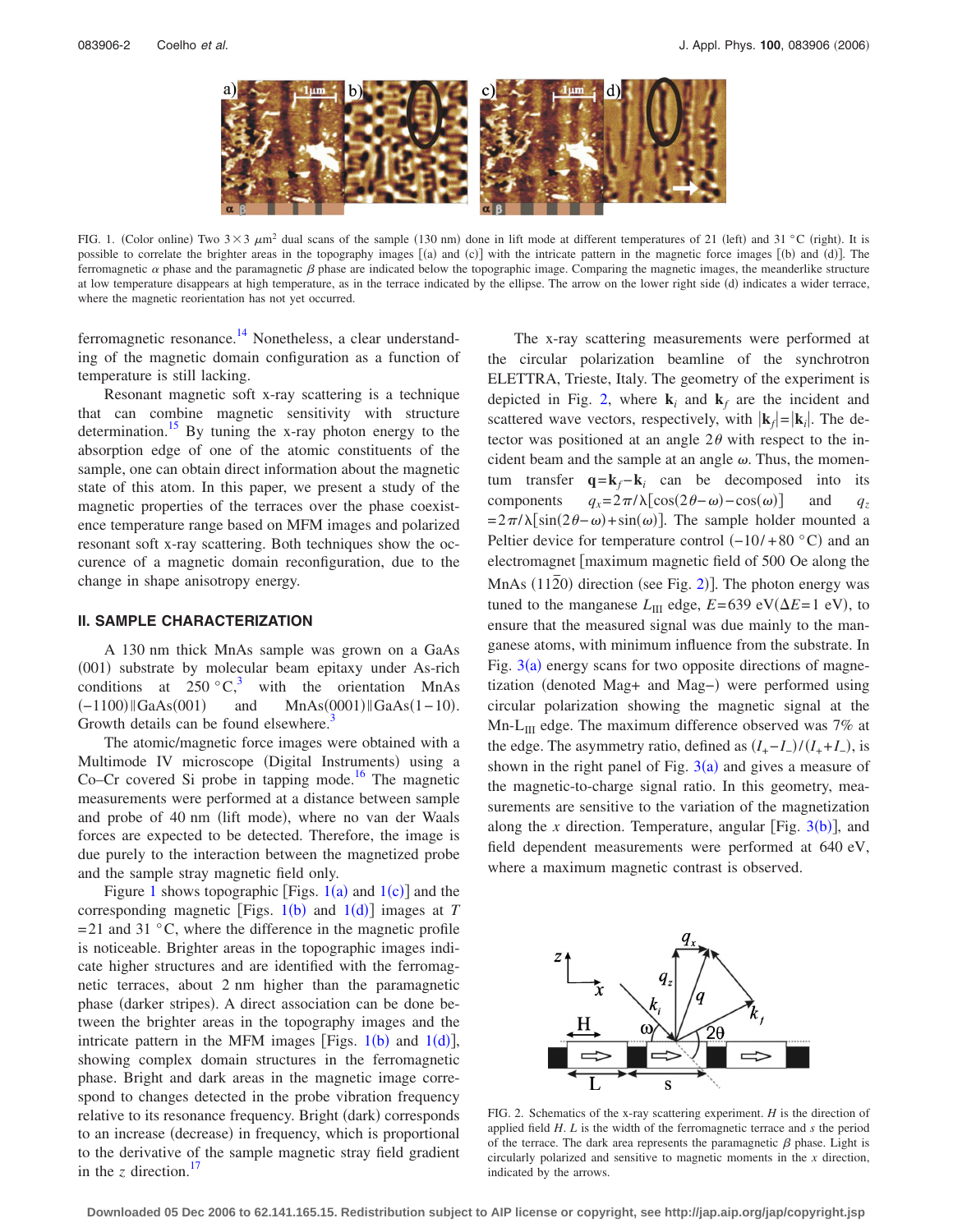<span id="page-2-0"></span>

FIG. 3. (Color online) (a) Energy scan (left) at the satellite peak angular position, across the 2*p* edge of Mn for two opposite magnetization directions and (right) corresponding asymmetry ratio (difference divided by the sum). (b) Rocking scans (specular intensity removed) at *T*=15 °C for two different magnetic states, the sample demagnetized (full line), and after a pulse of 290 Oe parallel to the sample plane (dashed).

## **III. RESULTS AND ANALYSIS**

# **A. Magnetic force microscopy**

On the topographic image [Figs.  $1(a)$  $1(a)$  and  $1(c)$ ], one notices that the bright stripes narrow as the temperature rises from 21 to 31 °C, an indication that the  $\alpha$ -MnAs phase terrace shrinks. In Fig.  $1(b)$  $1(b)$ , for  $T=21$  °C, the predominant magnetic domain configuration is a meanderlike structure with alternating bright and dark areas, referred to as type I, as in Ref.  $10$  $10$ . In Fig.  $1(d)$ , this structure gives way to a line-shaped one, with linear structures along the terraces direction [0001] of MnAs, referred to as type II. The change of the feature in the magnetic profile as the temperature increases follows the decrease of the ferromagnetic terrace width, as shown in the topographic images. The rearrangement of magnetic structure in MnAs films has been observed in previous works and it is associated with the change of the terraces width.<sup>10</sup> The schematic drawing of Fig. [4](#page-2-1) is based on that work and relates each magnetic configuration to the magnetic image observed by MFM. Such structures have been explained as follows: at temperatures where the ferromagnetic terraces are wide enough, shape anisotropy favors the in-plane alignment of the magnetic moments (type I). As the terraces become narrower, the out-of-plane orientation of magnetic moments is energetically favorable (type II), forming long stripes of two and three domains along the *y* direction. This accounts for the noticeable change in the magnetic

<span id="page-2-1"></span>

FIG. 4. (Color online) Schematic representation of the magnetic configurations of  $\alpha$ -MnAs at low temperature (type I) and high temperature (type II). These configurations would each result in the magnetic images shown to their right, zoom images from the marked areas in Figs.  $1(b)$  $1(b)$  and  $1(d)$ .

images. In order to reassure the magnetic configuration dependence on terrace width, a rather wide terrace has been marked with an arrow in Fig.  $1(d)$  $1(d)$ , where all other terraces have line-shaped structures except for this one. Such magnetic reorientation has been suggested earlier $10$  but no confirmation by an alternative experimental technique has been reported so far.

# **B. Resonant soft x-ray scattering**

Primarily,  $q_x$  scans (rocking scans) were performed to detect long range structural correlations between the terraces. These correlations produce satellite peaks on both sides of the specular reflection (see Fig. [5](#page-2-2)) at  $q_x = 2\pi/s$ , where *s* is the modulation period of the terrace structure. Following Holy et al.,<sup>[18](#page-6-0)</sup> the intensities of these peaks can be written as a function of the terrace structure as  $I(q_x,q_z)$  $\propto$   $|D(q_x)|^2 |F(q_x, q_z)|^2$ , where  $F(q_x, q_z)$  is the Fourier transform of the terrace height profile and  $D(q_x)$  is the correlation function of different sets of two terraces averaged over the whole sample.<sup>19</sup> The scattered intensity can be written as a function of the terrace period *s* and of the width *L* of the  $\alpha$  phase,<sup>1</sup>

<span id="page-2-2"></span>

FIG. 5. (Color online) Rocking scans for different temperatures and the respective hysteresis loops. One sees the change in shape of the hysteresis curves from square in  $T=23$  °C to S shaped in  $T=25$  °C.

**Downloaded 05 Dec 2006 to 62.141.165.15. Redistribution subject to AIP license or copyright, see http://jap.aip.org/jap/copyright.jsp**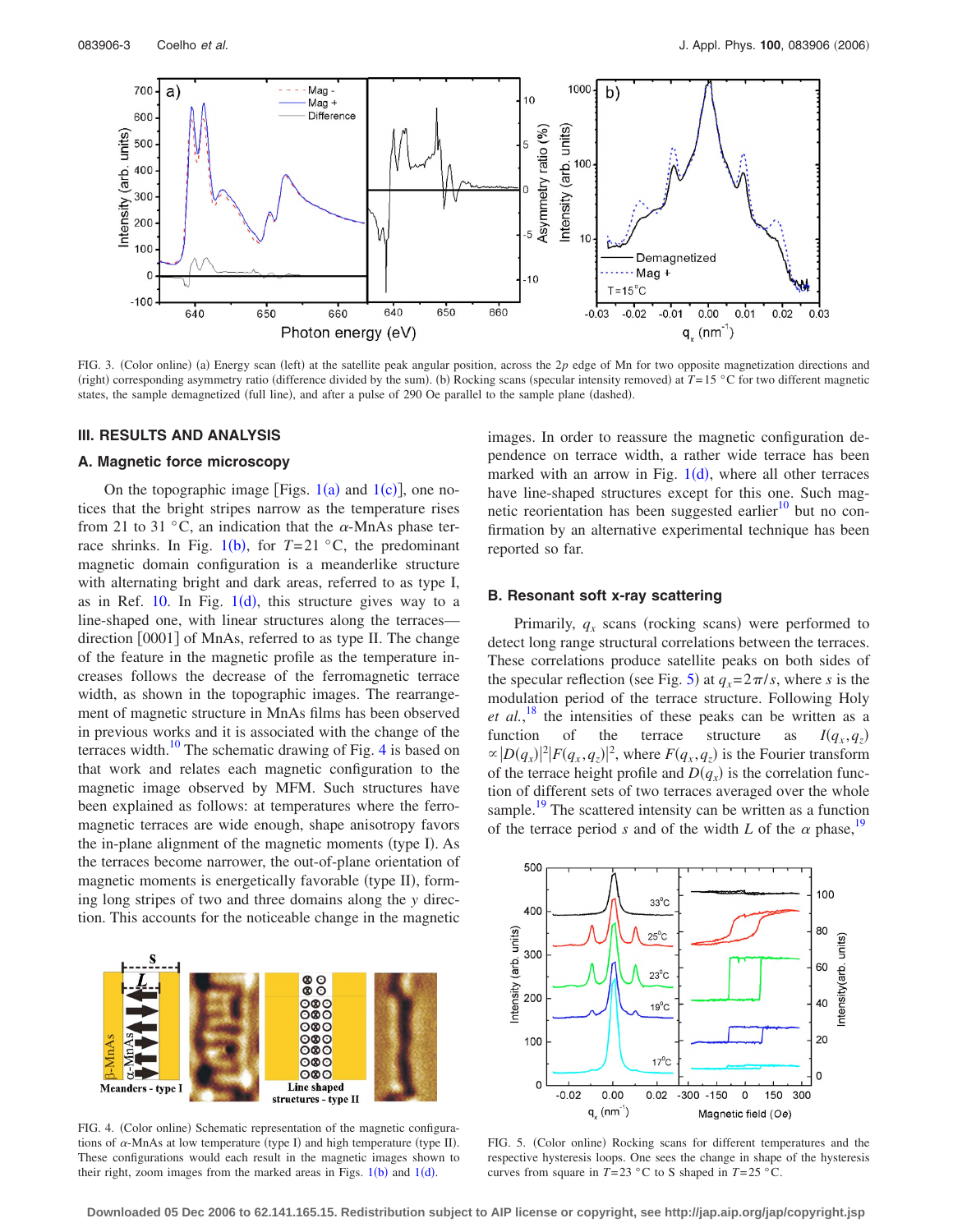$$
I(q_x, q_z) \propto \frac{L^2 + (s - L)^2 + 2\cos(q_z h)L(s - L)}{q_x^2 + \sigma^2} + 16\sin^2(q_z h/2)
$$

$$
\times \sum_{n=-2, n \neq 0}^{n=2} \frac{\sin(\pi n L/s)/[|n|^3 (2\pi/s)^2]}{(q_x / n - 2\pi/s)^2 + \sigma^2},
$$
(1)

where  $h$  is the terrace height (about 2.0 nm from AFM images and constant with temperature) and  $\sigma$  is the peak width and corresponds to the inverse of the correlation length number of correlated terraces times the modulation period *s*). By fitting  $q_x$  scans, it is possible to determine the temperature dependent values of *L* to be used for fitting the hysteresis loops (see below). Values of  $s = 631$  nm and  $\sigma$  $=(1.5\pm0.2)\times10^{-3}$  nm<sup>-1</sup> were found not to depend on temperature. There are equivalent methods to determine the ferromagnetic phase width  $L$  directly using diffraction peaks.<sup>7[,8](#page-5-7)</sup> However, these are not accessible in our experiment due to the long soft x-ray wavelength  $\lambda = 19.4$  Å corresponding to the Mn- $L_{\text{III}}$  edge used here.

The intensity of the satellite peaks is also sensitive to the magnetization state of the terraces. At the satellite peak, only periodic arrangements contribute to the scattering, hence both the charge and the magnetic configurations must be re-placed by their Fourier transforms. Following Lee et al.,<sup>[20](#page-6-2)</sup> the scattered intensity is given by

$$
I(\mathbf{q}) \propto \left| \sum_{\alpha} e_{s\alpha}^* e_{i\alpha} \rho_{\text{eff}}(\mathbf{q}) - i \sum_{\alpha\beta\gamma} e_{s\alpha}^* e_{i\beta} \varepsilon_{\alpha\beta\gamma} B M_{\gamma}^{(1)}(\mathbf{q}) \right|
$$
  
+ 
$$
\sum_{\alpha\beta} e_{s\alpha}^* e_{i\beta} C M_{\alpha\beta}^{(2)}(\mathbf{q}) \right|^2, \tag{2}
$$

where  $\alpha$ ,  $\beta$ , and  $\gamma$  are the Cartesian components,  $e_{i\alpha}$  and  $e_{s\alpha}$ are the  $\alpha$ th component of the polarization vectors of the incident and scattered beams, respectively, and  $\varepsilon_{\alpha\beta\gamma}$  is the antisymmetric Levi-Civita symbol.  $\rho_{\text{eff}}(\mathbf{q})$  is the charge Fourier transform of  $\rho_{\text{eff}}(\mathbf{r})$ , responsible for the satellite peaks, which can be separated into two parts  $\rho_{\text{eff}}(\mathbf{r}) = \rho_0(\mathbf{r}) - r_0^{-1} A n_m(\mathbf{r}),$ one coming from nonresonant atoms  $\rho_0(\mathbf{r})$  and one containing the resonant part proportional to the density of magnetic atoms  $n_m(\mathbf{r})$ , where  $r_0$  is the classical Thomson scattering length. The factor  $A = f_0 + 3\lambda/8\pi (F_{1+1} + F_{1-1})$  contains the resonant component of the  $F_{L\Delta m}$  factors, which are dipolar transition probabilities determined by Fermi's golden rule.<sup>20</sup>  $f_0$  is the usual Thomson charge scattering. Factors  $B$  $= 3\lambda/8\pi (F_{1+1} - F_{1-1})$  and  $C = 3\lambda/8\pi (2F_{10} - F_{1+1} - F_{1-1})$  are responsible for the resonant effect in the magnetic terms of the scattering amplitude. Magnetic contributions to the scattering amplitude can be written as a function of the magnetic profile  $M(r)$  of the sample in a linear term and a quadratic term,

$$
M_{\gamma}^{(1)}(\mathbf{q}) = \int d\mathbf{r} e^{-i\mathbf{q} \cdot \mathbf{r}} n_m(\mathbf{r}) M_{\gamma}(\mathbf{r}),
$$
 (3a)

$$
M_{\alpha\beta}^{(2)}(\mathbf{q}) = \int d\mathbf{r} e^{-i\mathbf{q}\cdot\mathbf{r}} n_m(\mathbf{r}) M_{\alpha}(\mathbf{r}) M_{\beta}(\mathbf{r}).
$$
 (3b)

The Fourier transform in these equations shows the relationship between the scattered intensity and the magnetic profile. In contrast to magnetometry techniques, such as SQUID or Kerr effect measurements, which give the average magnetization, the magnetic signal of the satellite peak is only related to the periodic arrangement of the magnetic domains of the terraces. The magnetic measurements on the satellite peak show that the reorientation observed is common to all ferromagnetic terraces and only cases where the magnetic periodicity is equal to the structural periodicity are measured. Considering the experimental conditions  $C \ll B$ (Ref. [20](#page-6-2)) and the contribution of  $M^{(2)}(q)$  is negligible. Therefore the magnetic contribution to the x-ray scattered intensity is proportional to  $M_x^{(1)}(q_x=2\pi/s) = M_x^{(1)}(9.96\times10^{-3} \text{ nm}^{-1}),$ which corresponds to the mean periodic magnetization of the terraces in the  $x$  direction. Figure  $3(b)$  $3(b)$  shows rocking scans with the sample before (demagnetized) and after (ordered) applying an external magnetic field at 15 °C. Comparing the two rocking scans, we observed the difference in intensity of the diffuse satellite peaks as the magnetic state is changed, thus indicating the effects of the periodic magnetic structure on the x-ray scattering signal.

We measured the intensity of the first satellite peak as a function of an external magnetic field applied along the *x* direction from −300 to 300 Oe. The magnetic field range used is enough to achieve the saturation of the magnetization, where the coercive field is less than 100 Oe. The x-ray magnetic signal is sensitive to the direction of the magnetization, therefore we obtain different intensities for positive and negative magnetic fields, resulting in a hysteresis loop, as shown in Fig. [5.](#page-2-2) The hysteresis measurements were performed with the detector at  $2\theta = 11^{\circ}$  and sample at  $\omega$  $= 4.56^{\circ}$  (see Fig. [2](#page-1-1)) for different temperatures and a rocking scan was also performed for each temperature. Figure [5](#page-2-2) shows hysteresis loops and rocking scans measured as a function of temperature. At low temperatures, below 23 °C, the hysteresis loop is square shaped, while at  $25 \degree C$ , it changes to S shaped. At 33 °C, the hysteresis loop reduces its amplitude until it vanishes, indicating that the ferromagnetic phase is transforming progressively into the paramagnetic  $\beta$  phase. The satellite intensity dependence on temperature is addressed elsewhere.<sup>19</sup>

The evolution of the feature of the hysteresis loops versus temperature can be associated with the change in the magnetic moment configuration observed in the MFM images. The change of the magnetic configuration is related to the shape anisotropy energy<sup>21</sup> due to the change of the width of the ferromagnetic terrace. The MnAs crystalline anisotropy defines the *y* direction as a uniaxial hard axis for the magnetization, forcing the magnetic moment to lie in the *xz* plane. On the other hand, the values for the crystalline anisotropy constants of the  $x$  and  $z$  directions of MnAs are nearly the same  $14$  and the preferred magnetization direction will be determined only by the shape anisotropy energy. For a MnAs thin film in the  $\alpha$  phase, the magnetic moments tend to lie in the film plane and in the *x* direction. When the paramagnetic phase starts to appear and the terraces are formed, one has to consider the  $\alpha$ -MnAs stripes as slabs such as the one depicted in Fig. [6.](#page-4-0) The favored magnetic axis depends thus on the ratio *p* between the slab width *L* and thickness *d* of the ferromagnetic terrace (i.e.,  $p = L/d$ ). Once the terraces are narrow enough, the shape anisotropy favors

**Downloaded 05 Dec 2006 to 62.141.165.15. Redistribution subject to AIP license or copyright, see http://jap.aip.org/jap/copyright.jsp**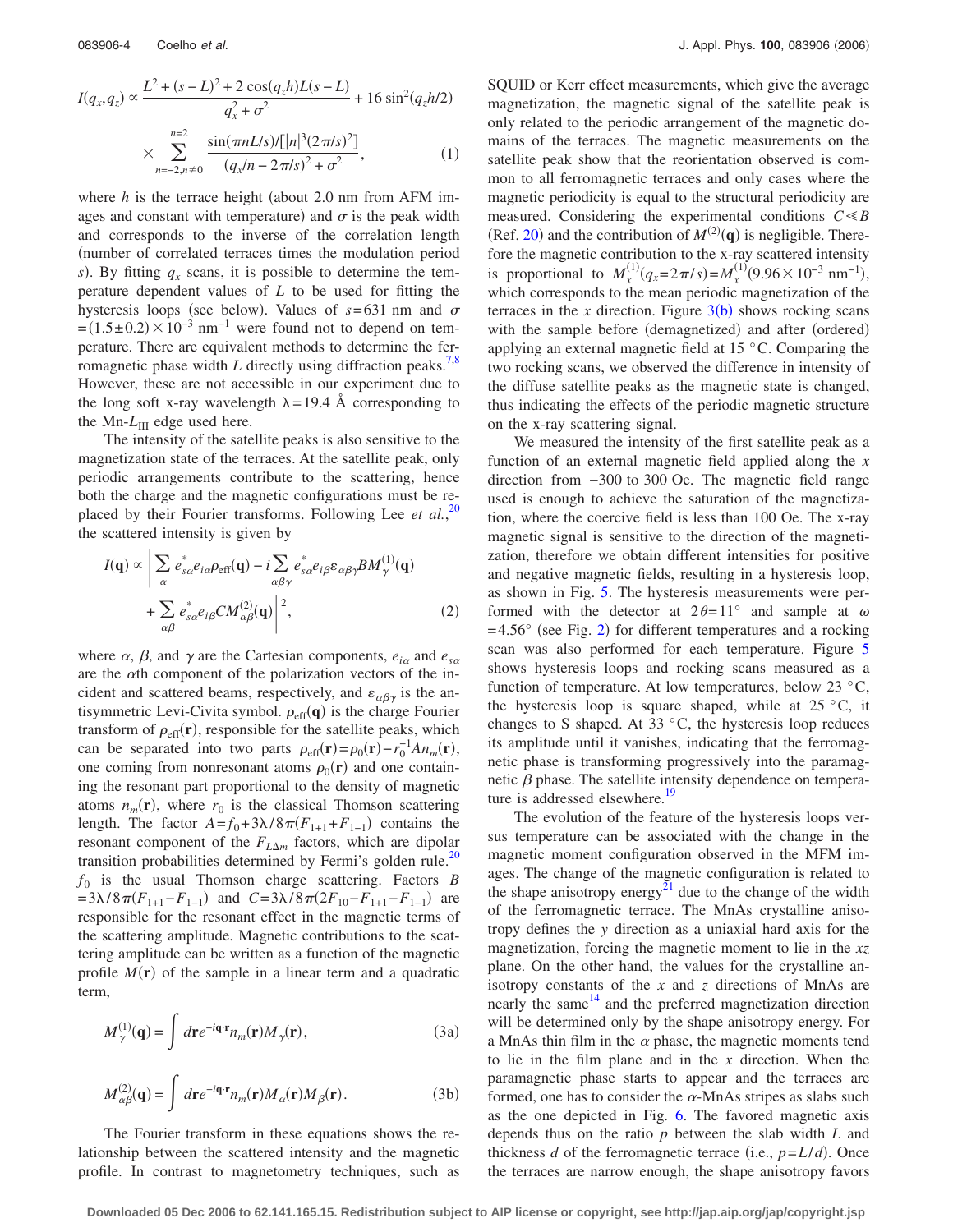<span id="page-4-0"></span>

FIG. 6. (Color online) (a) Slab representing the ferromagnetic terrace during the coexistence phase, with variable width  $L$  in the *x*-direction  $(11-20)$  and constant thickness  $d$  in the *z*-direction  $(-1100)$ . The *y*-direction  $(0001)$  is a hard magnetic axis and is not considered for shape anisotropy energy configurations. (b) Representations of the magnetic configurations.

magnetic moments aligned perpendicular to the film plane in the *z* direction. This suggests a change in the preferred axis of magnetization as temperature rises.

In order to determine which magnetic configuration of the MnAs stripes should be compatible with the experimental results, one must determine the shape anisotropy energy as a function of the terrace width *L*. The magnetic shape anisotropy energy is given by  $E_{\text{mag}} = -1/2 \int \mathbf{H} \cdot \mathbf{M} dV$  $=\frac{1}{2}V\mathbf{M}\cdot\mathbf{D}\cdot\mathbf{M}$ , where  $\mathbf{H}=-\mathbf{M}\cdot\mathbf{D}$  is the demagnetizing field (created by the magnetization) and  $\bf{D}$  is the demagnetization factor. The shape anisotropy energy was calculated considering the stripe as an infinite slab in the *y* direction (hard axis) with width  $L$  (x direction) and thickness  $d$  (z direction) for a number of *N* domains. The demagnetization factors  $D^{(N)}(p)$ in the *x* and *z* directions for a number of *N* domains were found modeling the magnetization of the domains as a square wave with infinitely thin domain walls. A complete derivation of the demagnetization factor can be found in Ref. [22.](#page-6-4) More elaborate magnetic models can be found in Ref. [23.](#page-6-5) According to the schematic diagram shown in Fig.  $6(b)$  $6(b)$ , the in-plane one domain configuration will be referred to as IP1 and the out-of-plane *N*-domain configuration as OPN. It is possible to identify IP1 with the suggested configuration drawn in Fig.  $3(a)$  $3(a)$  (meanders—type I) and both OP2 and OP[3](#page-2-0) with Fig.  $3(b)$  (linear structures—type II). The expression for the demagnetizing factor is

$$
D_{zz}^{(N)}(p) = \frac{4}{\pi} p \int_0^\infty \tan^2 \left(\frac{\xi}{2p}\right) [1 - (-1)^N \cos(\xi)] \sinh \left(\frac{\xi}{2p}\right) d\xi,
$$
\n(4)

where  $p=L/d$  (see Fig. [7](#page-4-1)). The demagnetizing factor  $D_{xx}^{(1)}(p)$  in the *x* direction can be obtained from Eq. ([5](#page-4-2)) by replacing  $p$  by  $1/p$ . The shape anisotropy energy per unit length was then calculated for different magnetic configurations as shown in Fig. [7.](#page-4-1) Apparently, the larger the number of domains along the *z* direction the lower the energy. However, no more than three domains are observed in the MFM images, suggesting that the reconfiguration involves a transition from the IP1 to OP3 configuration. This is probably due to the energy cost of formation of more domain boundaries. It is noticeable that the expected transition from IP1 to OP3 is predicted for  $p=2.6$ , which is close to the observed transition

<span id="page-4-1"></span>

FIG. 7. (Color online) Shape anisotropy energy per unit length as a function of the ratio *p* for a 130 nm thick sample. For large *p*, the in-plane moment configuration has lowest energy. When the terrace width is 2.6 times its thickness, the three domain out-of-plane configuration prevales. Based on MFM analysis, configurations with more than three domains are not expected to occur.

at  $p=2.9$ , determined from the fit of the rocking scan shown in Fig. [8.](#page-5-16)

Based upon this information, the hysteresis loops were fitted using the Stoner-Wohlfahrt model $14,25$  $14,25$  considering the energy competition between IP1 and OP3,

<span id="page-4-2"></span>
$$
E(p, \varphi, H) = \left\{ \frac{1}{2} M^2 4 \pi [D_{zz}^{(3)}(p) - D_{xx}^{(1)}(p)] \right\} \sin^2 \varphi -HM \cos \varphi,
$$
 (5)

where  $\varphi$  is the angle between the magnetization and the *x* direction,  $M$  is the saturation magnetization (taken to be 0.67 MA/m,<sup>[21](#page-6-3)</sup> corresponding to  $2.5\mu_B/\text{Mn}$  atom), and *H* is the applied magnetic field (see Fig. [2](#page-1-1)). The first term in Eq. ([5](#page-4-2)) can be associated with a uniaxial anisotropy energy term that changes the easy axis direction with temperature. At low temperatures, the difference  $D_{zz}^{(3)} - D_{xx}^{(1)}$  is negative and the preferred axis is in the *x* direction. As temperature rises, the ratio *p* decreases, causing the anisotropy easy axis to flip from the  $x$  direction to the  $z$  direction (see Fig. [7](#page-4-1)). Based on the change of anisotropy axis direction, we have fitted the hysteresis curves with a Gaussian distribution for *p* around  $p=L_c/d$ , where  $L_c$  is the best fit parameter of the rocking scan using Eq.  $(1)$  $(1)$  $(1)$ , as shown in Fig. [8](#page-5-16) (left), along with hysteresis loops fitted according to this model (right). The Stoner-Wohfahrt model sets a limiting value for the coercive field given by  $4\pi [D_{zz}^{(3)}(p) - D_{xx}^{(1)}(p)]M_{\gamma}^{25}$  $4\pi [D_{zz}^{(3)}(p) - D_{xx}^{(1)}(p)]M_{\gamma}^{25}$  $4\pi [D_{zz}^{(3)}(p) - D_{xx}^{(1)}(p)]M_{\gamma}^{25}$  which is much higher than observed. Therefore, the magnetic field in all scans was rescaled to fit the observed coercive field.

The squared-shape loop at  $23^{\circ}$ C was fitted using a terrace width distribution of  $0.05L_c$ . Since the terraces are much wider than thicker, the size distribution plays a secondary role, with all terraces with the easy axis of magnetization in the *x* direction. At 25  $\degree$ C, the size distribution becomes important, with some terraces presenting the easy axis in the *x*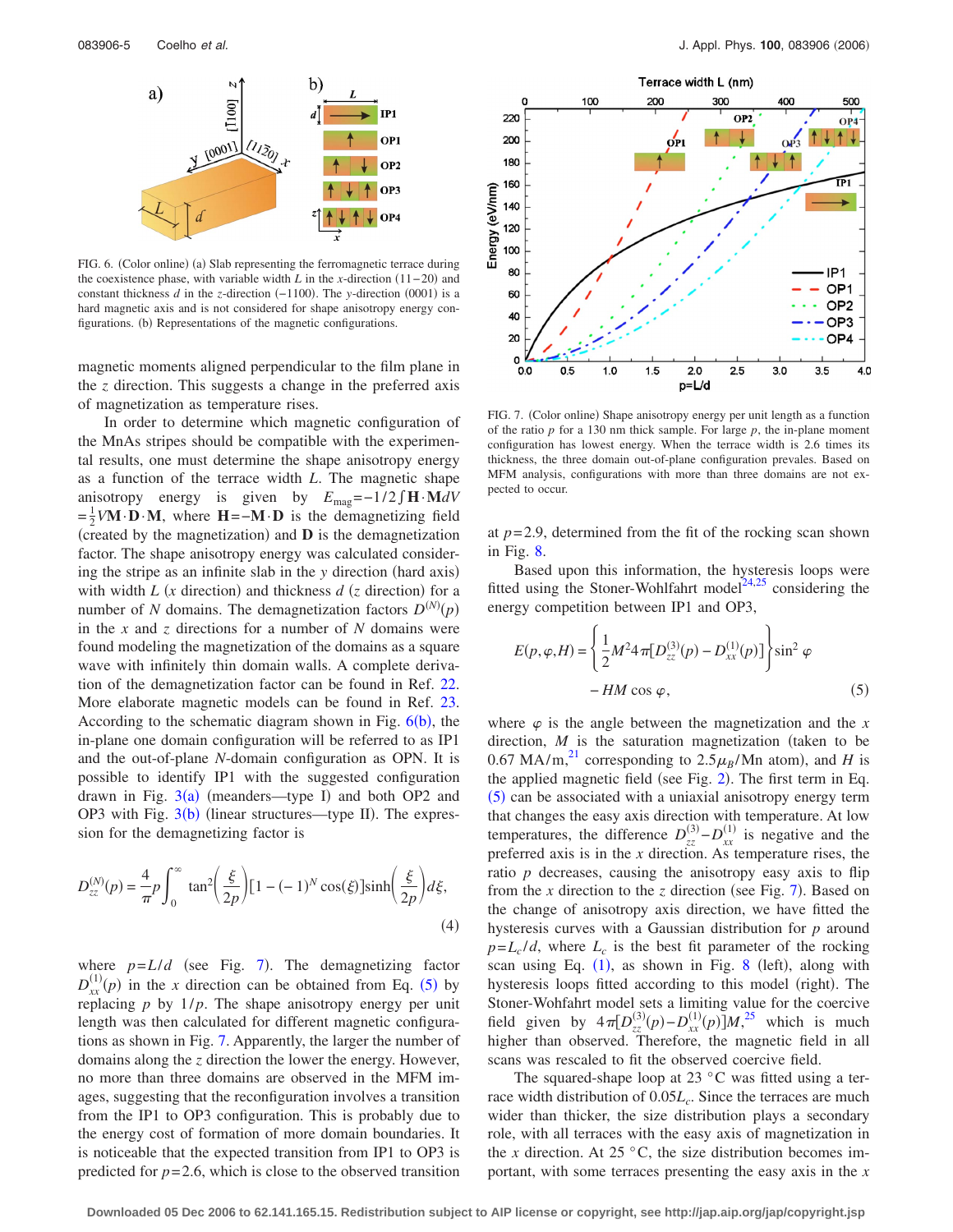<span id="page-5-16"></span>

FIG. 8. (Color online) Temperature dependent rocking scans (left) and corresponding hysteresis loops (right). The fitted width  $L_c$  of the terrace was obtained from the rocking scan and used as the center of the Gaussian size distribution in the hysteresis fit *pc*  $=L_c/d$ . All hysteresis loops were shifted and centered at the same position and the magnetic field of the fit was rescaled to fit the loops.

direction and others in the *z* direction. Associating the shape anisotropy energy with an internal demagnetizing field, the sample may be compared with an ensemble of randomly oriented particles with uniaxial anisotropy. The demagnetizing fields associated with the terraces add vectorialy and the corresponding effect is that of terraces with easy axes that span the whole *xz* plane. As a result, one obtains the S-shaped hysteresis loop.

## **IV. CONCLUSIONS**

We used polarized resonant soft x-ray scattering and magnetic force microscopy techniques to investigate the magnetic and structural properties and their evolution with the temperature in MnAs thin films during the phase coexistence temperature range. Each method provides particular and complementary information, making them excellent tools to investigate magnetic thin films. Magnetic force microscopy profiles show meander-like magnetic structures (inplane domains) that change to line-shaped structures associated with out-of-plane domains as temperature increases. This reconfiguration is confirmed by magnetic field and temperature dependent x-ray resonant scattering with a distinct change in the shape of the hysteresis loops at 25 °C and is explained by a simple model based on magnetic shape anisotropy energy. The magnetic force microscopy images suggest a transition from an in-plane one domain configuration to a three domain out-of-plane one. Demagnetizing factors calculated for different magnetic configurations are used to fit the hysteresis loops obtained by x-ray resonant scattering, yielding a transition when  $p=2.9$ . The x-ray measurements also show that these configurations of the magnetic domains present long range periodicity.

# **ACKNOWLEDGMENTS**

The authors thank M. Kästner and C. Herrmann (Paul Drude Institute) for sample growth. C. Grazioli and S. Rinaldi (Circular Polarisation Beamline) and the personnel of Sincrotrone Trieste helped the authors during the x-ray experiments. This research was supported by CNPq, FAPESP, FAPEMIG, and a bilateral CNPq-CNRS agreement.

- <span id="page-5-0"></span><sup>1</sup>S. A. Wolf, D. D. Awschalom, R. A. Buhrman, J. M. Daughton, S. von Molnas, M. L. Roukes, A. Y. Chtchelkanova, and D. M. Treger, Science 294, 1488 (1994).
- <span id="page-5-1"></span><sup>2</sup>M. Ramsteiner *et al.*, Phys. Rev. B **66**, 081304 (2002).
- <span id="page-5-2"></span><sup>3</sup>F. Schippan, A. Trampert, L. Däweritz, and K. H. Ploog, J. Vac. Sci. Technol. B **17**, 1716 (1999).
- <span id="page-5-3"></span><sup>4</sup>K. H. Ploog, J. Appl. Phys. **91**, 7256 (2002).
- <span id="page-5-4"></span><sup>5</sup>C. P. Bean and D. S. Rodbell, Phys. Rev. **126**, 104 (1962).
- <span id="page-5-5"></span><sup>6</sup>M. Kastner, C. Herrmann, L. Däweritz, and K. H. Ploog, J. Appl. Phys. **92**, 5711 (2002).
- <span id="page-5-6"></span> $^{7}$ V. M. Kaganer, B. Jenichen, F. Schippan, W. Braun, L. Däweritz, and K. H. Ploog, Phys. Rev. B **66**, 045305 (2002).
- <span id="page-5-7"></span>V. M. Kaganer, B. Jenichen, F. Schippan, W. Braun, L. Däweritz, and K. H. Ploog, Phys. Rev. Lett.  $85, 341$  (2000).
- <span id="page-5-8"></span><sup>9</sup>B. Jenichen, V. M. Kaganer, C. Herrmann, L. Wan, L. Däweritz, and K. H. Ploog, Z. Kristallogr. **219**, 201 (2004).
- <span id="page-5-9"></span><sup>10</sup>T. Plake, T. Hesjedal, J. Mohanty, M. Kastner, L. Däweritz, and K. H. Ploog, Appl. Phys. Lett. **82**, 2308 (2003).
- <sup>11</sup>A. Ney, T. Hesjedal, C. Pampuch, J. Mohanty, A. K. Das, L. Däweritz, R. Koch, and K. H. Ploog, Appl. Phys. Lett. **83**, 2850 (2003).
- <span id="page-5-10"></span> $12R$ . Engel-Herbert, J. Mohanty, A. Ney, T. Hesjedal, L. Däweritz, and K. H. Ploog, Appl. Phys. Lett. **84**, 1132 (2004).
- <span id="page-5-11"></span><sup>13</sup>B. Jenichen, V. M. Kaganer, M. Kastner, C. Herrmann, L. Däweritz, K. H. Ploog, N. Darowski, and I. Zizak, Phys. Rev. B 68, 132301 (2003).
- <span id="page-5-12"></span>Ploog, N. Darowski, and I. Zizak, Phys. Rev. B **68**, 132301 (2003).<br><sup>14</sup>J. Lindner *et al.*, J. Magn. Magn. Mater. **277**, 159 (2004) and references therein.
- <span id="page-5-13"></span>15J.-M. Tonnerre, L. Seve, D. Raoux, G. Soullie, B. Rodmacq, and P. Wolfers, Phys. Rev. Lett. **75**, 740 (1995).
- <span id="page-5-14"></span><sup>16</sup>Trade Mark, Digital Instruments.
- <span id="page-5-15"></span>17K. Babcock, V. Elings, M. Dugas, and S. Loper, IEEE Trans. Magn. **30**, 4503 (1994); D. Sarid, *Scanning Force Microscopy with Applications to*